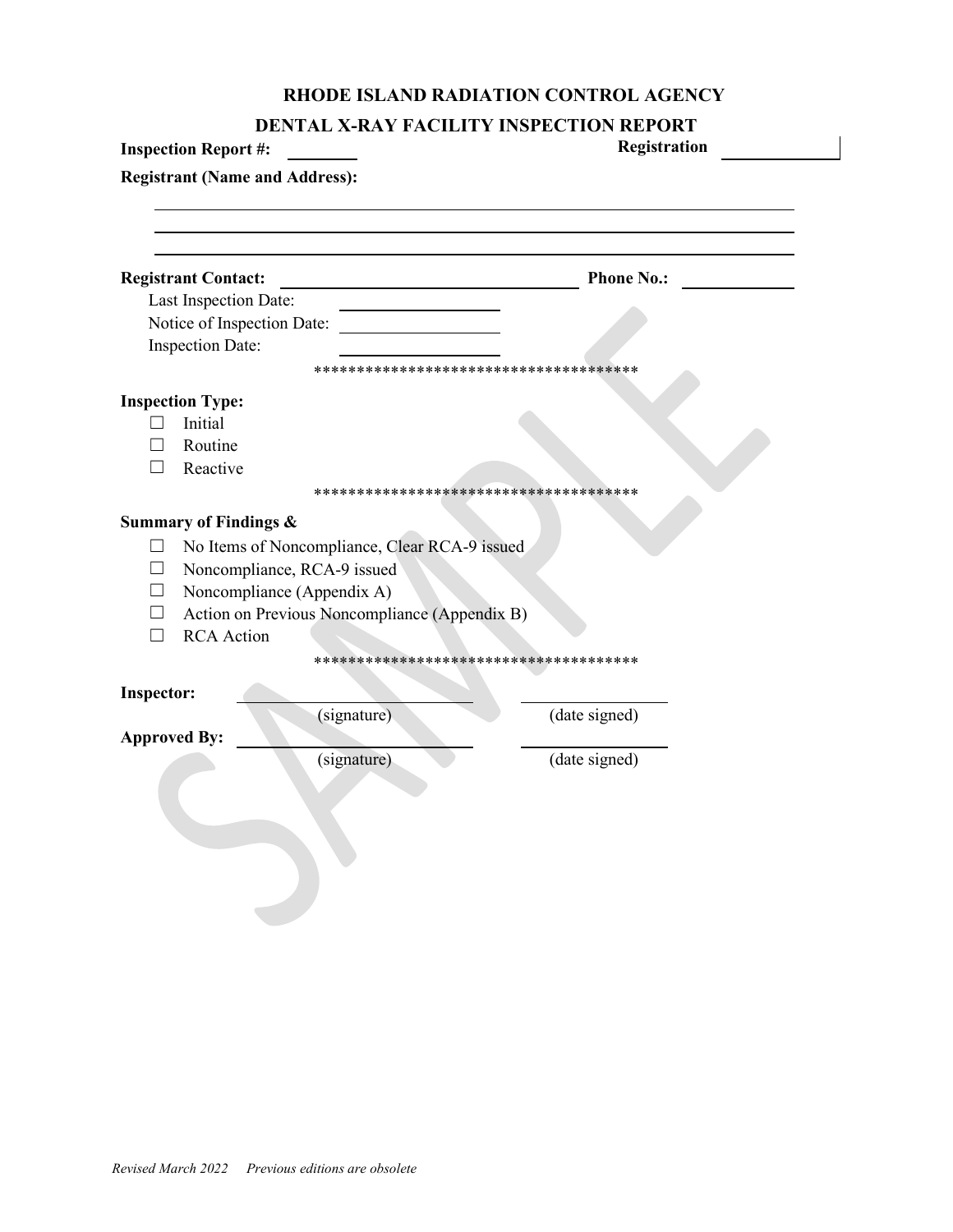|    | <b>Inspection Report #:</b>                                                                                                 |          |               | <b>Registration #:</b> | DEF-xxxx        |    |           |
|----|-----------------------------------------------------------------------------------------------------------------------------|----------|---------------|------------------------|-----------------|----|-----------|
|    | 1) FACILITY ORGANIZATION:<br>Facility Supervisor:                                                                           |          |               |                        |                 |    |           |
|    | Radiation Protection Person:                                                                                                |          |               |                        |                 |    |           |
|    | Dentist $(s)$ responsible for<br>interpretation:                                                                            |          |               |                        |                 |    |           |
|    | Number of Radiographers:                                                                                                    |          |               |                        |                 |    |           |
|    | Individuals operating X-ray equipment possess a current                                                                     |          |               | YES                    | N <sub>O</sub>  |    |           |
|    | State license or course certificate and are adequately                                                                      |          |               |                        |                 |    |           |
|    | instructed in the safe operating procedures of the X-ray<br>equipment $[4.3.3(A)]$ :                                        |          |               |                        |                 |    |           |
|    |                                                                                                                             |          |               |                        |                 |    |           |
|    |                                                                                                                             |          |               |                        |                 |    |           |
| 2) | <b>X-RAY TUBE INVENTORY:</b><br>Tube Code <sup>1</sup> :<br>20                                                              | 21<br>22 |               | 23                     |                 | 24 |           |
|    | Active:                                                                                                                     |          |               |                        |                 |    |           |
|    | Storage:                                                                                                                    |          |               |                        |                 |    |           |
|    | Total # of tubes:                                                                                                           |          |               |                        |                 |    |           |
|    | Facility has shielding plan/evaluation conducted by a RI-<br>registered Radiation Physics Service provider for all units in |          | N             | <b>YES</b>             | NO <sub>1</sub> |    | <b>NA</b> |
|    | active use other than intraoral or closed-beam                                                                              |          |               |                        |                 |    |           |
|    | panoramic/cephalometric                                                                                                     |          |               |                        |                 |    |           |
|    |                                                                                                                             |          |               |                        |                 |    |           |
| 3) | <b>OCCUPATIONAL RADIATION EXPOSURE</b>                                                                                      |          |               |                        |                 |    |           |
|    | Personal dosimetry supplied to each individual expected to be                                                               |          |               | <b>YES</b>             | NO              |    |           |
|    | exposed to radiation $[1.10.3(A)]$                                                                                          |          |               |                        |                 |    |           |
|    | Personal dosimetry devices exchanged at the appropriate                                                                     |          |               | <b>YES</b>             | N <sub>O</sub>  |    |           |
|    | frequency and processed by NVLAP approved and accredited<br>processor $[1.10.3(A)]$                                         |          |               |                        |                 |    |           |
|    |                                                                                                                             |          |               |                        |                 |    |           |
|    | Personnel monitoring equipment properly worn [1.10.3(A)]                                                                    |          | $\mathcal{L}$ | <b>YES</b>             | NO              |    |           |
|    | All personal dosimetry reports are reviewed and signed by                                                                   |          |               | YES                    | N <sub>O</sub>  |    |           |
|    | the RSO when they are received $[1.10.3(A)]$                                                                                |          |               |                        |                 |    |           |
|    | Appropriate declared pregnant woman procedures were                                                                         |          |               | <b>YES</b>             | NO              |    | NA        |
|    | implemented, and records of embryo/fetus dose were kept                                                                     |          |               |                        |                 |    |           |
|    | [1.7.8]                                                                                                                     |          |               |                        |                 |    |           |
|    | The registrant's radiation protection program incorporates                                                                  |          | $\mathbf{I}$  | <b>YES</b>             | NO              |    |           |
|    | considerations for keeping doses ALARA                                                                                      |          |               |                        |                 |    |           |
|    | Monitored individuals are properly presented with radiation                                                                 |          |               | <b>YES</b>             | N <sub>O</sub>  |    |           |
|    | exposure data at least annually [2.6]                                                                                       |          |               |                        |                 |    |           |
|    | Monitored individuals who have terminated employment                                                                        |          |               | <b>YES</b>             | N <sub>O</sub>  |    | NA        |
|    | were properly notified [2.6]                                                                                                |          |               |                        |                 |    |           |

<span id="page-1-0"></span><sup>1</sup> **20**=Dental Intraoral; **21**= Dental Extraoral; **22**= Cephalometric; **23**=Panoramic; **24**= Cone Beam CT (CBCT)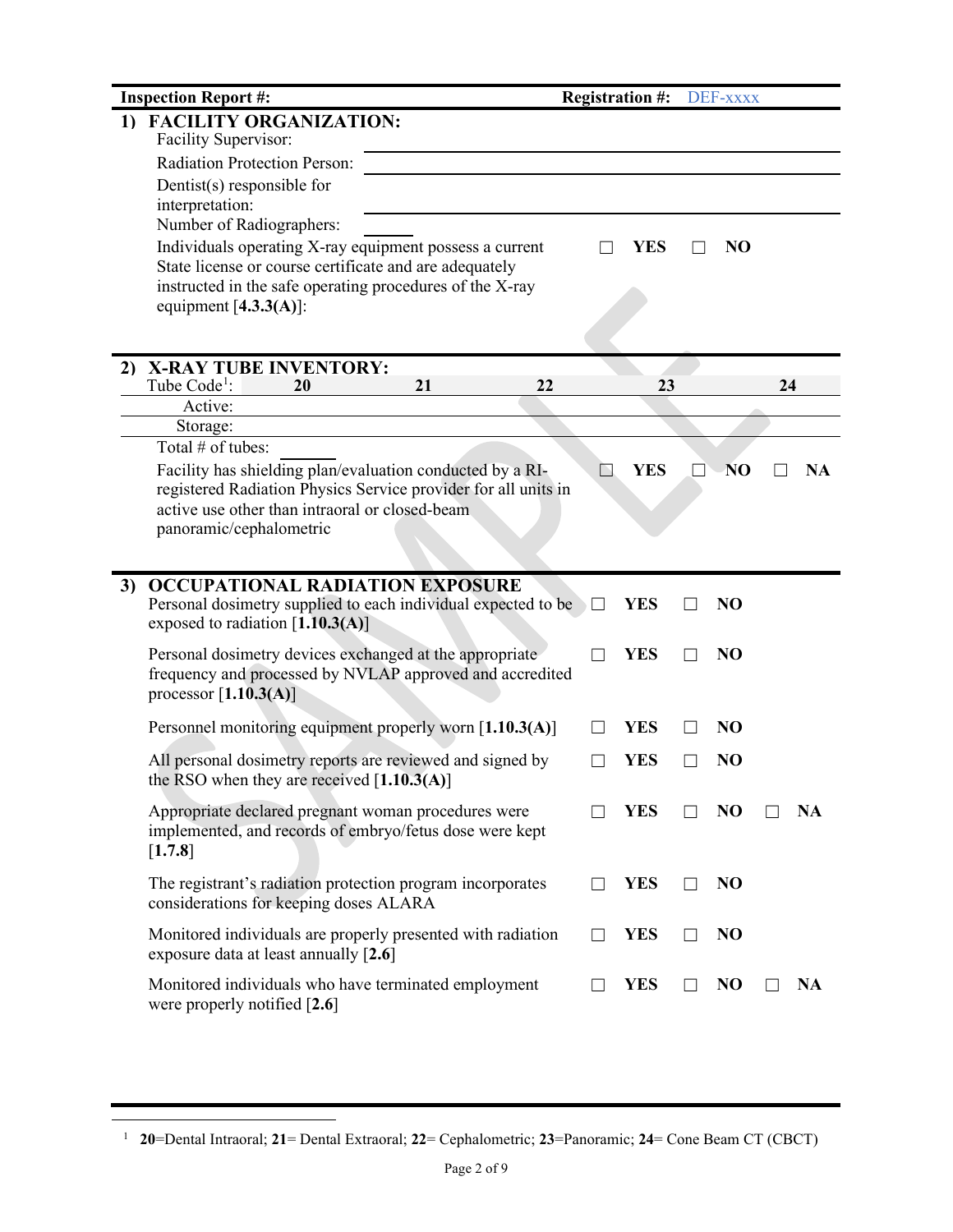|    | <b>Inspection Report #:</b>                                                                                                                                                                                                                                         | <b>Registration #:</b> |            | DEF-xxxx       |           |
|----|---------------------------------------------------------------------------------------------------------------------------------------------------------------------------------------------------------------------------------------------------------------------|------------------------|------------|----------------|-----------|
|    | 4) POSTING AND LABELING<br>Agency Form RCA-1 ["Notice to Employees"] is properly<br>posted $[2.4(A)]$                                                                                                                                                               |                        | <b>YES</b> | N <sub>O</sub> |           |
|    | RCA regulations and Certificate of Registration are posted,<br>or a notice is posted stating where these documents are<br>located $[2.6]$                                                                                                                           |                        | <b>YES</b> | N <sub>O</sub> |           |
|    | Operating procedures (including written radiation safety<br>procedures) are available [2.6]                                                                                                                                                                         | ΓI                     | <b>YES</b> | N <sub>O</sub> |           |
|    | Statement of deficiencies posted when applicable [2.6]                                                                                                                                                                                                              |                        | <b>YES</b> | N <sub>O</sub> | <b>NA</b> |
|    | Latex glove warning sign posted when applicable $[2.5(B)]$                                                                                                                                                                                                          | $\Box$                 | <b>YES</b> | N <sub>O</sub> | <b>NA</b> |
| 5) | <b>REGISTRATION</b><br>Equipment installation or servicing were obtained only from<br>a registered Provider of X-Ray Services $[3.3(A)] - PXS$<br>Registration #:                                                                                                   | $\Box$                 | <b>YES</b> | N <sub>O</sub> |           |
|    | Radiation physics services were obtained from only for a<br>registered Radiation Physics Service provider [3.5.3] – RPS<br>Registration #:                                                                                                                          | N                      | <b>YES</b> | NO             | NA        |
|    | Written notification was provided to the RCA before making<br>any changes (e.g. installation of removal of x-ray systems)<br>which would render the information contained in the<br>Application for Registration inaccurate [3.8]                                   |                        | <b>YES</b> | N <sub>O</sub> | <b>NA</b> |
|    | For new registrations or facilities with modifications<br>subsequent to previous inspection, a floor plan, shielding<br>specification, and equipment arrangement have been<br>submitted to the RCA prior to construction. $[3.5.1(B)]$                              |                        | <b>YES</b> | N <sub>O</sub> | <b>NA</b> |
|    | For new registrations or facilities with modifications<br>subsequent to previous inspection, the shielding plan was<br>reviewed and evaluated by a registered Radiation Physics<br>Service provider prior to X-Ray system use $[3.5.1(C)]$ – RPS<br>Registration #: |                        | <b>YES</b> | N <sub>O</sub> | <b>NA</b> |
| 6  | <b>TECHNIQUE PROTOCOLS</b><br>Type and size of the image receptor combination to be used, if any<br>[4.3.4]                                                                                                                                                         |                        | <b>YES</b> | N <sub>O</sub> |           |
|    | Source to image receptor distance to be used, if any (typically<br>present on the x-ray tube head) [4.3.4]                                                                                                                                                          |                        | <b>YES</b> | N <sub>O</sub> |           |
|    | Type and location of placement of patient shielding<br>[4.3.6(A)(2)]                                                                                                                                                                                                |                        | <b>YES</b> | N <sub>O</sub> |           |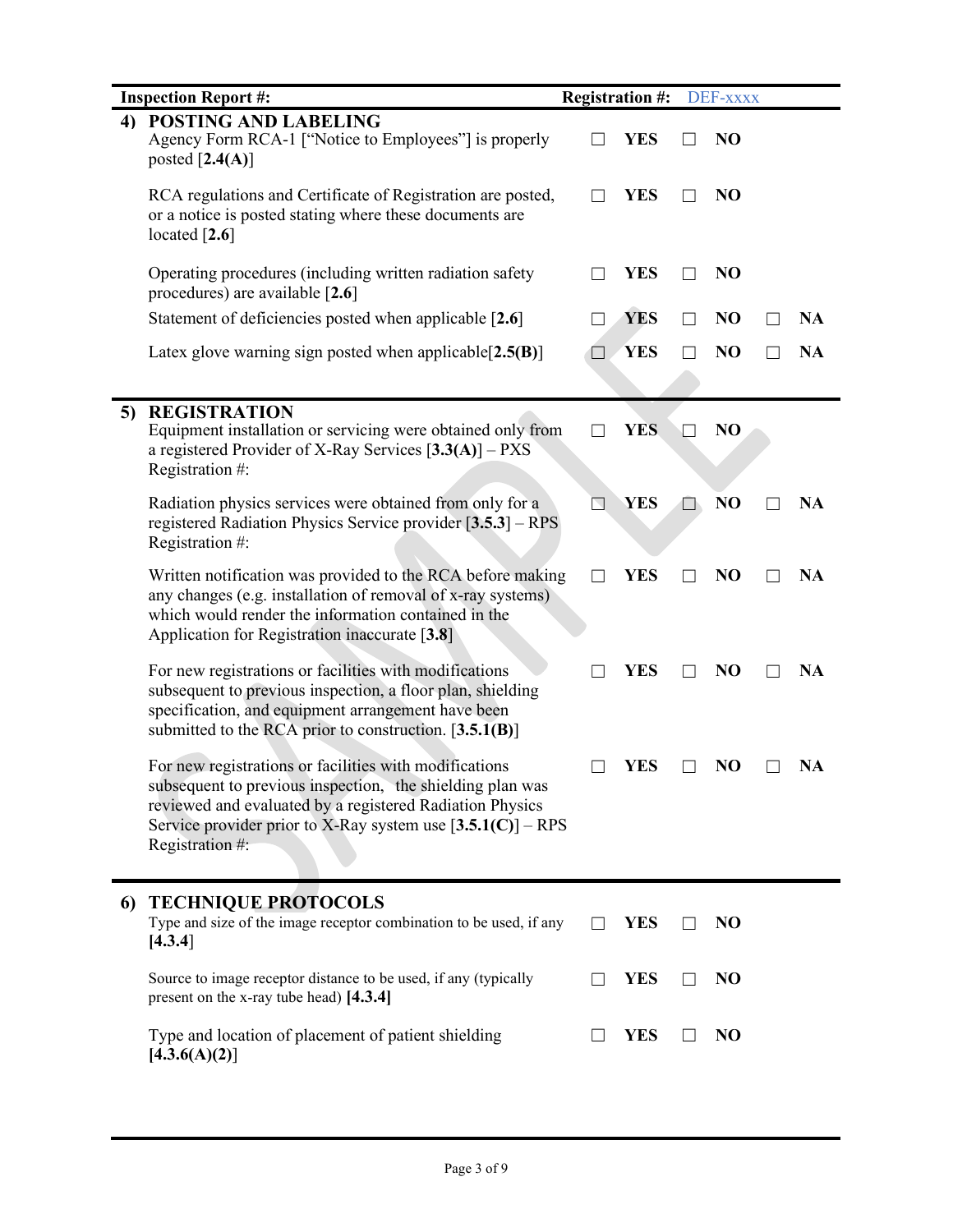|    | <b>Inspection Report #:</b>                                                                                                                                                                        |                | <b>Registration #:</b> | DEF-xxxx       |           |
|----|----------------------------------------------------------------------------------------------------------------------------------------------------------------------------------------------------|----------------|------------------------|----------------|-----------|
| 7) | <b>MAINTENANCE RECORDS &amp; ASSOCIATED INFORMATION</b><br>Registrant maintains the following information for each X-<br>Ray system (in a separate file or in chronological order):<br>[4.3.13(A)] |                |                        |                |           |
|    | Maximum rating of technique factors (if applicable)<br>[4.3.13(A)(1)]                                                                                                                              |                | <b>YES</b>             | N <sub>O</sub> | <b>NA</b> |
|    | Model and serial numbers of all major components, and<br>users' manuals for those components $[4.3.13(A)(2)]$                                                                                      |                | <b>YES</b>             | N <sub>O</sub> |           |
|    | Aluminum equivalent filtration in the useful beam,<br>including any routine variation (if applicable) $[4.3.13(A)(3)]$                                                                             | $\Box$         | YES                    | N <sub>O</sub> |           |
|    | Tube rating charts and cooling curves (if applicable)<br>[4.3.13(A)(4)]                                                                                                                            | $\blacksquare$ | <b>YES</b>             | N <sub>O</sub> | <b>NA</b> |
|    | Records of surveys, calibrations, maintenance &<br>modifications performed on X-Ray systems and names of<br>persons who performed such services $[4.3.13(A)(5)]$                                   |                | <b>YES</b>             | N <sub>O</sub> |           |
|    | Copy of correspondence with RCA regarding each X-ray<br>system $[4.3.13(A)(7)]$                                                                                                                    |                | <b>YES</b>             | N <sub>O</sub> |           |
|    |                                                                                                                                                                                                    |                |                        |                |           |
| 8) | X-RAY UTILIZATION LOG<br>The log includes the patient's name, the type of examinations,<br>and the dates the examinations were performed $[4.3.14(A)]$                                             | $\Box$         | <b>YES</b>             | NO             |           |
|    | The log includes the name of the dentist who ordered the<br>examination $[4.3.14(A)(1)]$                                                                                                           |                | <b>YES</b>             | NO             |           |
|    | The log includes name(s) of individual(s) who performed the<br>examination $[4.3.14(A)(2)]$                                                                                                        |                | <b>YES</b>             | NO             |           |
|    | The log includes any deviation from the standard procedure<br>as specified on the technique chart, including all repeat<br>exposures $[4.3.14(A)(3)]$                                              |                | <b>YES</b>             | NO             |           |
|    | When applicable, log includes X-Ray system used<br>[4.3.14(A)(4)]                                                                                                                                  | $\Box$         | <b>YES</b>             | N <sub>O</sub> | <b>NA</b> |
|    | If human auxiliary support is required, log includes name of<br>the human holder $[4.3.14(A)(5)]$                                                                                                  |                | <b>YES</b>             | N <sub>O</sub> | <b>NA</b> |
|    | X-Ray utilization logs are maintained for a minimum of 5<br>years following the examination or treatment of adults and 5<br>years past the age of maturity for children $[4.3.14(B)]$              |                | <b>YES</b>             | NO             |           |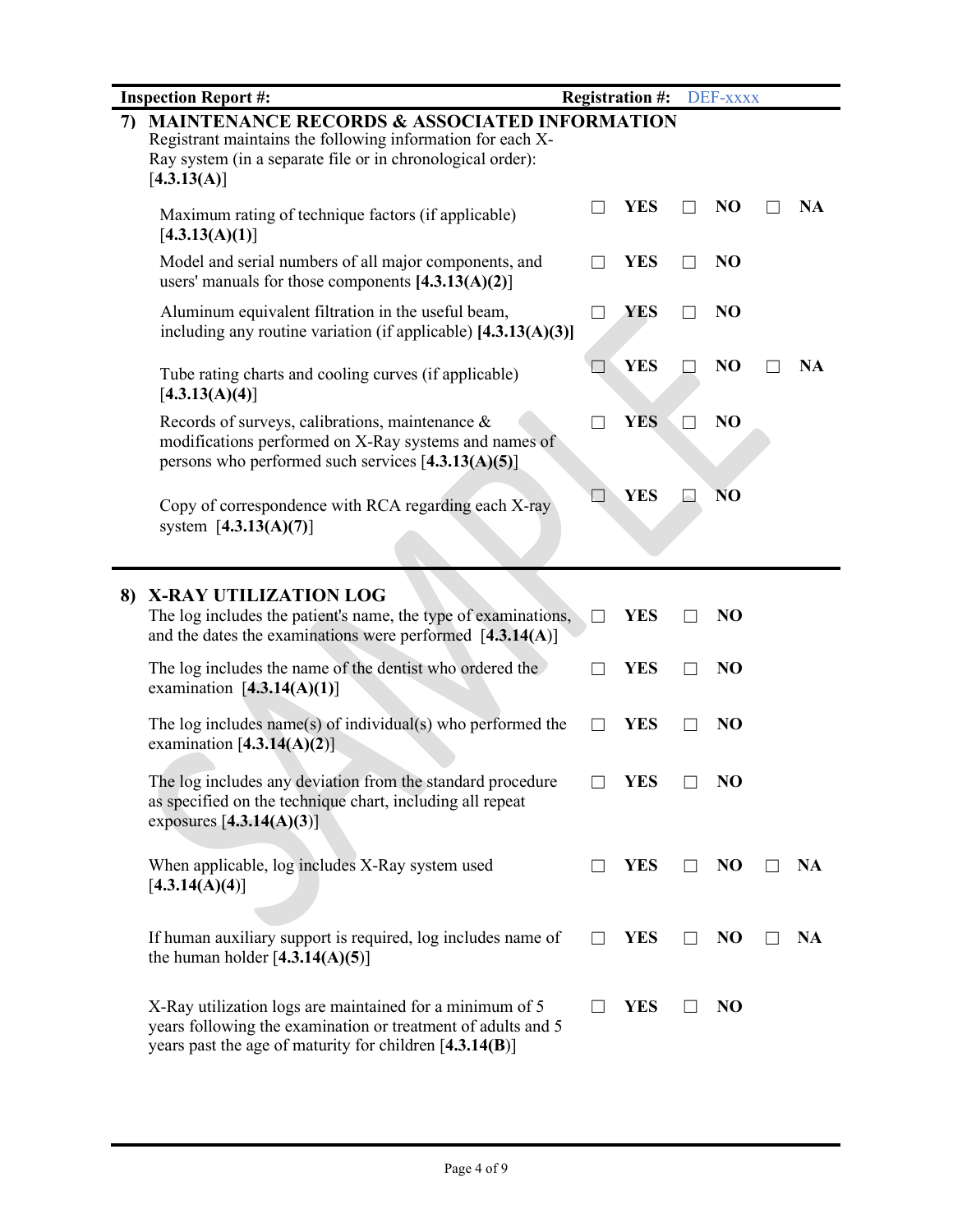|    | <b>Inspection Report #:</b>                                                                                                                                                                                                                                                                          |        | <b>Registration #:</b> | DEF-xxxx       |           |
|----|------------------------------------------------------------------------------------------------------------------------------------------------------------------------------------------------------------------------------------------------------------------------------------------------------|--------|------------------------|----------------|-----------|
| 9) | <b>GENERAL REQUIREMENTS FOR DENTAL X-RAY</b><br>Label with the following is present on the control panel:<br>"WARNING: This X-Ray unit may be dangerous to<br>patient and operator unless safe exposure factors and<br>operating instructions and maintenance schedules are<br>observed" [4.14.2(B)] |        | <b>YES</b>             | NO             |           |
|    | Where $\geq 2$ radiographic tubes controlled by 1 exposure<br>switch, tube(s) selected shall be clearly indicated prior to<br>initiation of exposure and only selected tube can be energized<br>[4.14.7]                                                                                             |        | YES                    | N <sub>O</sub> | NA        |
|    | Tube housing assembly supports adjusted, so assembly<br>remains stable during an exposure (unless tube housing<br>movement is designed function) [4.14.8]                                                                                                                                            |        | <b>YES</b>             | N <sub>O</sub> |           |
|    | All position locking, holding, and centering devices on X-<br>Ray system components are functioning as intended [4.14.10]                                                                                                                                                                            | $\Box$ | <b>YES</b>             | N <sub>O</sub> |           |
|    | For X-ray equipment capable of displaying technique factors,<br>the technique factors used during exposure are indicated<br>before exposure begins. If automatic exposure controls used,<br>technique factors set prior to exposure are indicated<br>[4.14.11(A)]                                    | ЬI     | <b>YES</b>             | N <sub>O</sub> |           |
|    | Means provided to terminate the exposure at a preset time<br>interval, a preset product of current and time, a preset number<br>of pulses, or a preset radiation exposure to the image receptor<br>[4.14.13]                                                                                         |        | <b>YES</b>             | N <sub>O</sub> |           |
|    | The half value layer meets the requirements set forth in<br>Tables I and/or II $[4.14.16]$                                                                                                                                                                                                           |        | <b>YES</b>             | N <sub>O</sub> | NA        |
|    | 10) SPECIAL REQUIREMENTS FOR DENTAL X-RAY                                                                                                                                                                                                                                                            |        |                        |                |           |
|    | Facility utilizes intraoral dental radiographic unit(s) designed<br>to be operated as a hand-held device $[4.13(A)]$                                                                                                                                                                                 |        | <b>YES</b>             | N <sub>O</sub> |           |
|    | If YES, facility maintains documentation that each<br>operator of hand-held X-ray system has completed<br>training as specified by the manufacturer and approved<br>by the Agency $[4.13(A)]$                                                                                                        |        | YES                    | NO             | NA        |
|    | If YES, unit is equipped with a backscatter shield of not<br>less than 0.25 mm lead equivalent and 15.2 cm (6 inches)<br>in diameter that is positioned as close as practicable to<br>the distal end of the position indication device $[4.13(A)]$                                                   |        | YES                    | N <sub>O</sub> | NA        |
|    | If YES, facility follows protocols provided by the<br>manufacturer, and approved by the Agency, regarding the<br>safe operation of the unit $[4.13(A)]$                                                                                                                                              |        | YES                    | N <sub>O</sub> | <b>NA</b> |
|    | If YES, unit is secured from unauthorized removal or use<br>[4.13(A)]                                                                                                                                                                                                                                |        | YES                    | NO             | NA        |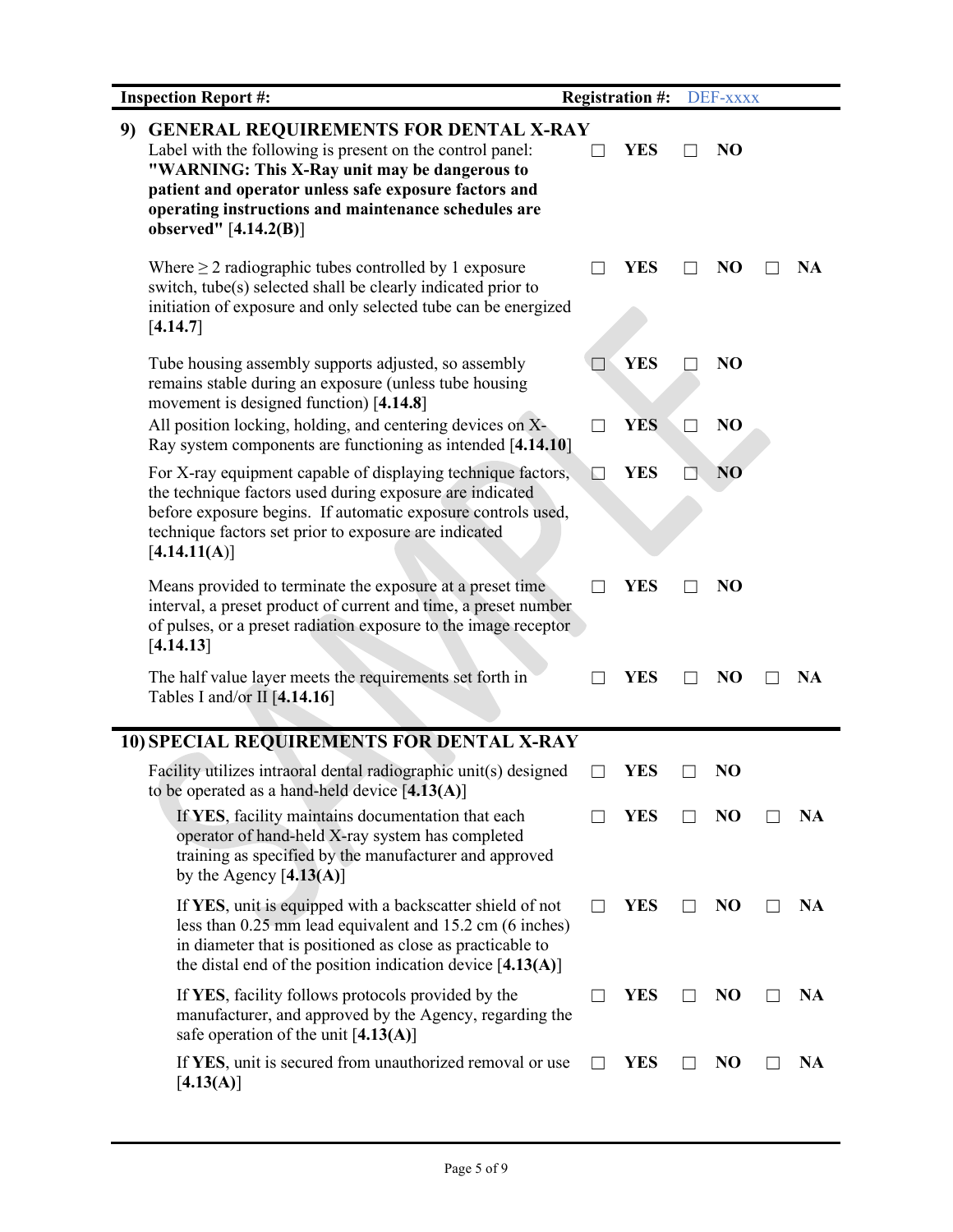| <b>Inspection Report #:</b>                                                                                                                                                                                                                                                                                                                   |              | <b>Registration #:</b> | DEF-xxxx       |    |
|-----------------------------------------------------------------------------------------------------------------------------------------------------------------------------------------------------------------------------------------------------------------------------------------------------------------------------------------------|--------------|------------------------|----------------|----|
| 10) SPECIAL REQUIREMENTS FOR DENTAL X-RAY (cont.)                                                                                                                                                                                                                                                                                             |              |                        |                |    |
| Facility utilizes cone beam CT (CBCT) devices [4.7.8]                                                                                                                                                                                                                                                                                         |              | <b>YES</b>             | N <sub>O</sub> |    |
| If YES, CBCT is only operated by an individual who has<br>been specifically trained in its operation $[4.7.8(D)]$                                                                                                                                                                                                                             |              | <b>YES</b>             | N <sub>O</sub> | NA |
| 11) QUALITY ASSURANCE PROGRAM                                                                                                                                                                                                                                                                                                                 |              |                        |                |    |
| QMP performed review of Quality Assurance Program at an<br>interval not to exceed 12 months and provided a written<br>report                                                                                                                                                                                                                  |              | <b>YES</b>             | N <sub>O</sub> |    |
| Registrant has established and maintained a quality assurance<br>program including:                                                                                                                                                                                                                                                           |              |                        |                |    |
| Written standard operating procedures on radiation<br>protection are reviewed and updated annually by<br>management $[4.10.1(A)(1)(a)]$                                                                                                                                                                                                       |              | <b>YES</b>             | NO             |    |
| Employee review and written acknowledgement of standard<br>operating procedures and policies on radiation protection<br>[4.10.1(A)(1)(b)]                                                                                                                                                                                                     | $\mathbb{N}$ | <b>YES</b>             | N <sub>O</sub> |    |
| Documentation of minimum qualifications for dentists and<br>X-Ray equipment operators $[4.10.1(A)(1)(c)]$                                                                                                                                                                                                                                     | $\Box$       | <b>YES</b>             | N <sub>O</sub> |    |
| Record retention in accordance with applicable Rhode<br>Island statutes and regulations, but in no case less than 3<br>years $[4.10.1(A)(1)(d)]$                                                                                                                                                                                              |              | <b>YES</b>             | N <sub>O</sub> |    |
| Compliance with QA for image processing equipment<br>[4.10.1(A)(2)(c)]                                                                                                                                                                                                                                                                        |              | YES                    | N <sub>O</sub> |    |
| Radiographic Equipment:<br>System(s) evaluated by QMP prior to initial clinical use and<br>after installation or relocation. Evaluation follows<br>nationally recognized procedures or those recognized by the<br>Agency $[4.10.1(A)(3)(b)]$                                                                                                  |              | YES                    | NO             |    |
| <b>CBCT</b> Equipment:<br>Evaluation of CBCT performed by QMP within 30 days of<br>initial installation, at intervals not to exceed 12 months, and<br>within 30 days after any change or replacement of<br>components which, in the opinion of the QMP, could cause<br>a change in the radiation output or image quality<br>[4.10.1(A)(5)(e)] |              | YES                    | NO             | NA |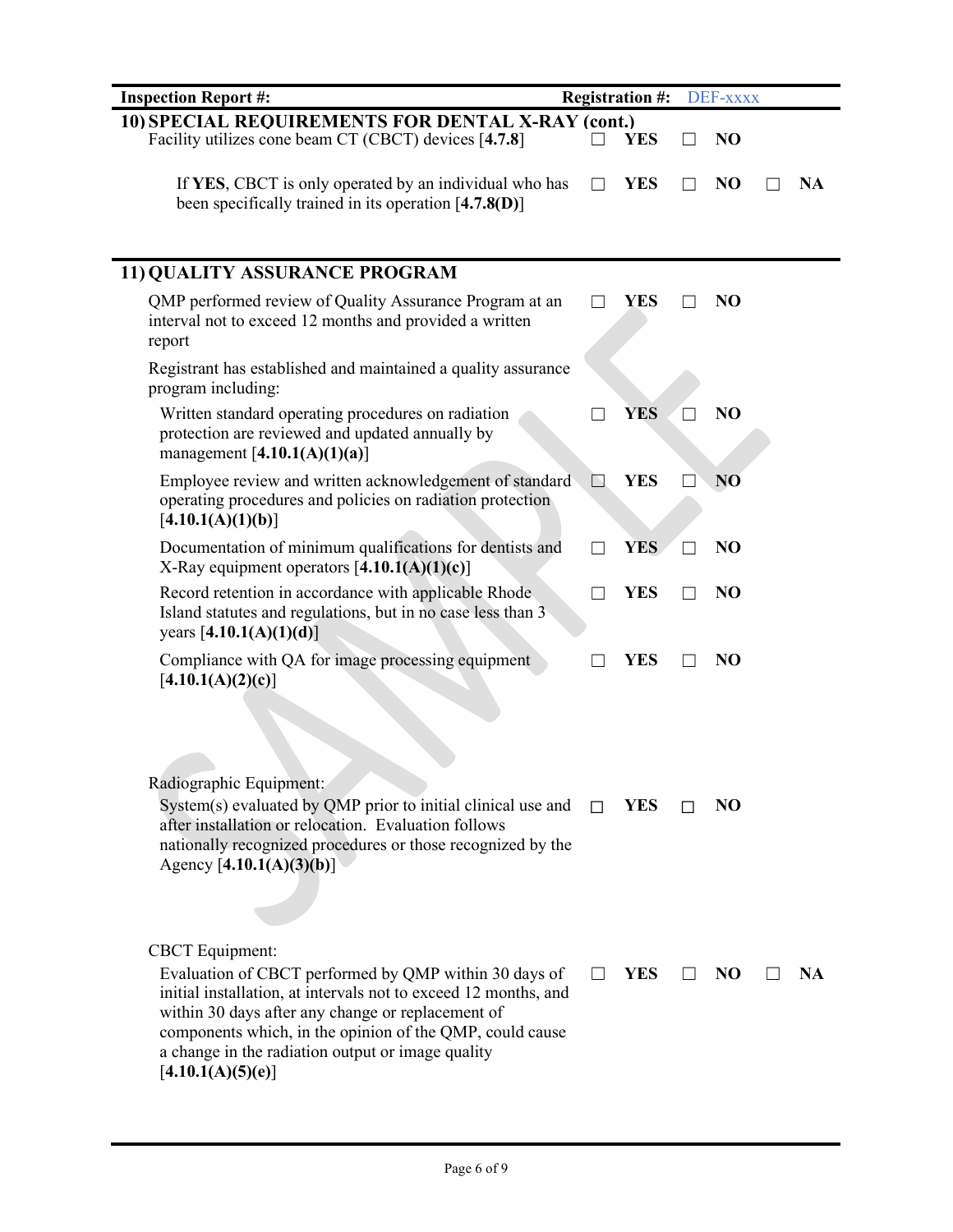| <b>Inspection Report #:</b>                                                                                  | <b>Registration #: DEF-XXXX</b> |                         |                  |      |
|--------------------------------------------------------------------------------------------------------------|---------------------------------|-------------------------|------------------|------|
| <b>12) GENERIC COMMUNICATIONS</b>                                                                            |                                 |                         |                  |      |
| RCA Information Notices, Newsletters and other generic<br>communications are being received                  |                                 | YES.                    | $\Box$ NO $\Box$ | - NA |
| When required, appropriate training and action is being taken<br>in response to these generic communications |                                 | YES $\Box$ NO $\Box$ NA |                  |      |
|                                                                                                              |                                 |                         |                  |      |

## **13) EXIT MEETING**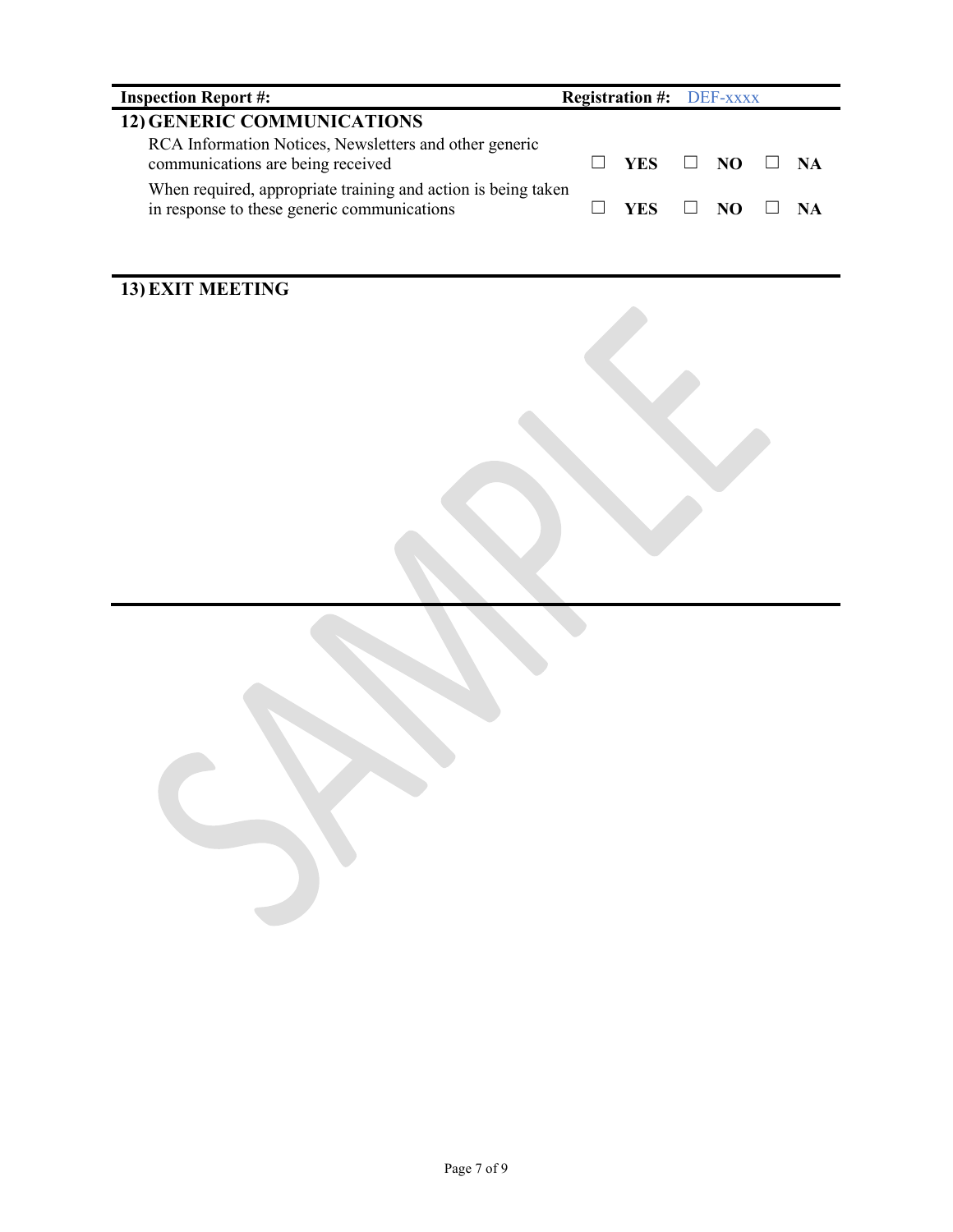## **APPENDIX A - DOCUMENTATION OF DEFICIENCIES**

|              | Reference                | <b>Basis for Deficiency</b> |
|--------------|--------------------------|-----------------------------|
| Report Item: |                          |                             |
| Regulation:  |                          |                             |
| Type N/C:    |                          |                             |
| Report Item: |                          |                             |
| Regulation:  |                          |                             |
| Type N/C:    |                          |                             |
| Report Item: |                          |                             |
| Regulation:  |                          |                             |
| Type N/C:    |                          |                             |
| Report Item: |                          |                             |
| Regulation:  |                          |                             |
| Type N/C:    |                          |                             |
| Report Item: |                          |                             |
| Regulation:  |                          |                             |
| Type N/C:    |                          |                             |
| Report Item: |                          |                             |
| Regulation:  |                          |                             |
| Type N/C:    |                          |                             |
| Report Item: |                          |                             |
| Regulation:  |                          |                             |
| Type N/C:    |                          |                             |
| Report Item: |                          |                             |
| Regulation:  |                          |                             |
| Type N/C:    |                          |                             |
| Report Item: |                          |                             |
| Regulation:  |                          |                             |
| Type N/C:    |                          |                             |
| Report Item: |                          |                             |
| Regulation:  |                          |                             |
| Type N/C:    |                          |                             |
| Report Item: |                          |                             |
| Regulation:  |                          |                             |
| Type N/C:    |                          |                             |
| Report Item: |                          |                             |
| Regulation:  | $\overline{\phantom{0}}$ |                             |
| Type N/C:    |                          |                             |
| Report Item: |                          |                             |
| Regulation:  |                          |                             |
| Type N/C:    |                          |                             |
| Report Item: |                          |                             |
| Regulation:  |                          |                             |
| Type N/C:    |                          |                             |